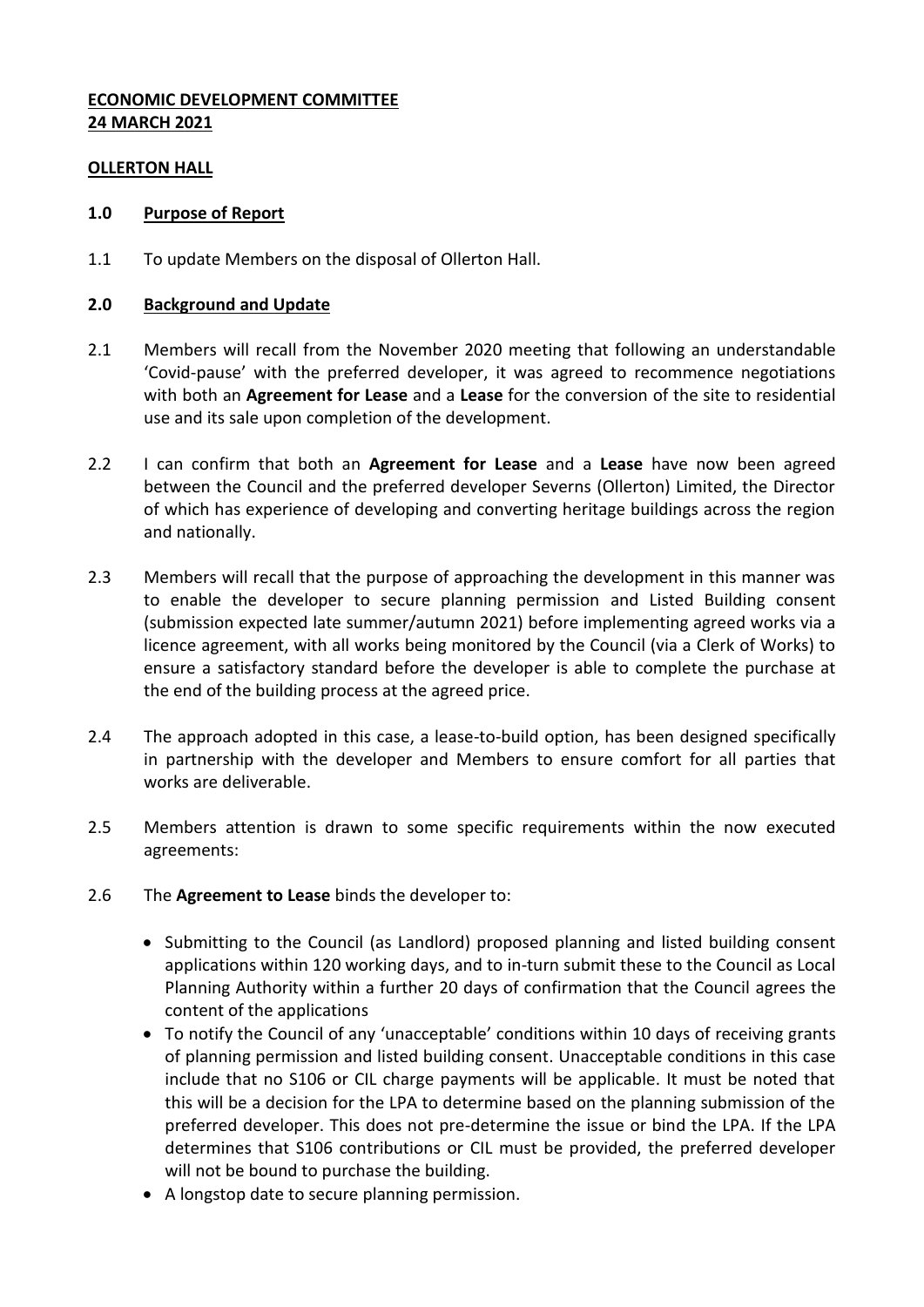- A requirement that the Council's Conservation Schedule of Works are included in the approved Listed Building Consent.
- That when all of the above is met the preferred developer pays the Council its deposit, with the **Lease** then commencing.
- 2.7 The Lease secures:
	- A requirement to implement the scheme in accordance with the approved planning permissions and listed building consents (as may be amended by the LPA)
	- A requirement for a Clerk of Works to be employed to regularly monitor progress of construction on the site
	- That the preferred developer can purchase the site for the agreed price upon practical completion and Council sign-off (via the Clerk of Works) of the scheme
- 2.8 Further updates will be provided to the Committee as the scheme progresses. It is hoped, in due course, this will include a site visit. For the avoidance of doubt the Council, as Local Planning Authority, will now be tasked with responding to a pre-application process and determining any planning submission thorough its required regulatory due process.

## **3.0 Equalities Implications**

3.1 Equality impacts will be considered as part of the design, consenting, and construction of the final scheme by the preferred bidder.

#### **4.0 Digital Implications**

4.1 None with respect to the proposed construction, save for public consultation will/may utilise electronic means of communication should national or local Covid-19 restrictions require.

#### **5.0 Financial Implications (FIN20-21/9601)**

5.1 There are no revisions to the proposed disposal which differ from the Policy & Finance Committee decision at its 28 November 2019 meeting. It remains the case that the any capital receipt secured from the freehold sale of Ollerton Hall (net of any associated fees, including the Council's Clerk of Works) will be ring fenced towards regeneration proposals within the Ollerton & Boughton area.

#### **6.0 Community Plan – Alignment to Objectives**

The redevelopment of Ollerton Hall will secure a sustainable reuse of an important and iconic listed asset, delivering inclusive and sustainable economic growth and protecting the historic environment.

#### **7.0 RECOMMENDATION**

# **That the contents of the report be noted.**